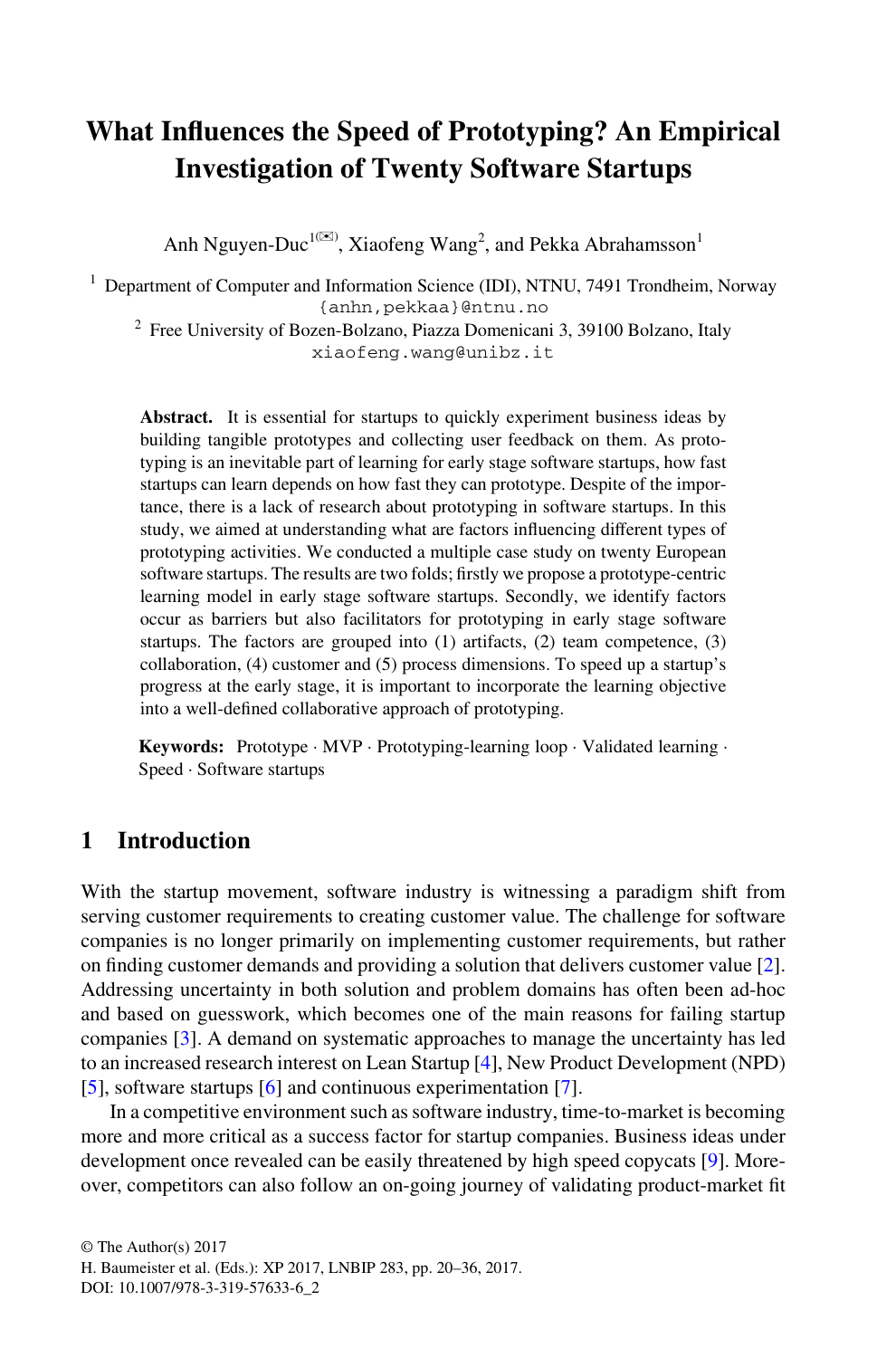and arrive faster in the destination. Regardless of company sizes and application domains, the knowledge of influencing factors for a quick learning loop is important for software startups to form best-fit strategy in developing business experimentation [[10\]](#page-14-0).

A 'Build-Measure-Learn' loop, as a central concept of the Lean Startup method‐ ology, aims at speeding up the new product development cycle [[4\]](#page-14-0). The central part of the loop is to build a representation of the business, a so-called Minimum viable product (MVP), to collect feedback from customers and to learn from that. Steve Blank empha‐ sizes the goal of MVPs is "*to maximize learning through incremental and iterative engineering*" [[2\]](#page-14-0). In the startup context, developers quickly and iteratively develop a software application to validate business ideas [[12](#page-14-0)]. As such, the study of validated learning can be beneficial from Software Engineering (SE) concepts and practices, such as rapid prototypes and evolutionary prototypes  $[13–15]$  $[13–15]$ . Consequently, the time-torelease of prototypes is essential to determine the total time in the validated learning loop.

Software startup research is increasingly recognized by researcher's community, with many practical aspects, such as User Experience, Software practices, competences and startup ecosystem [[6\]](#page-14-0). Despite of the importance, there is a lack of research about prototyping in software startups. In a multi-influenced context with funding, human resource and market concerns, it is crucial to understand how the speed of learning can be supported by prototyping activities and what are the influencing factors. In a previous study, we investigated how a prototype is built in software startups [[12\]](#page-14-0). We found that prototyping activities as a core value of startup experimentation needed to be seen as a multifaceted phenomenon [[12\]](#page-14-0). In this work, we are particularly interested in the factors that slow down the learning process and those that speed it up. The research question (RQ) is:

### *What factors influence the speed of prototyping in software startups*?

The paper is organized as follows. Firstly, we present the background about businessdriven experimentation in software projects, software prototype and a proposal of an analytical model of startup prototyping (Sect. 2). Then, we describe our research approach and the cases studied (Sect. [3\)](#page-4-0). After that, the qualitative findings are presented (Sect. [4\)](#page-7-0). Finally, we reflect on the findings, the threats to validity (Sect. [5\)](#page-12-0), and draw the conclusion and future work (Sect. [6](#page-13-0)).

### **2 Background**

#### **2.1 Business Driven Experimentation**

From SE perspective, validated learning means the focus on integrating business value in defining software development processes and practices. Even though experiment systems are recognized as beneficial to software projects, there are barriers in adopting them, such as integration of customer feedback, synchronizing vendors in short cycles and lack of reasoning about customer requirements [\[16, 17\]](#page-15-0). Bosch et al. [\[18](#page-15-0)] advocate for adjusting the Lean startup methodology to accommodate the development of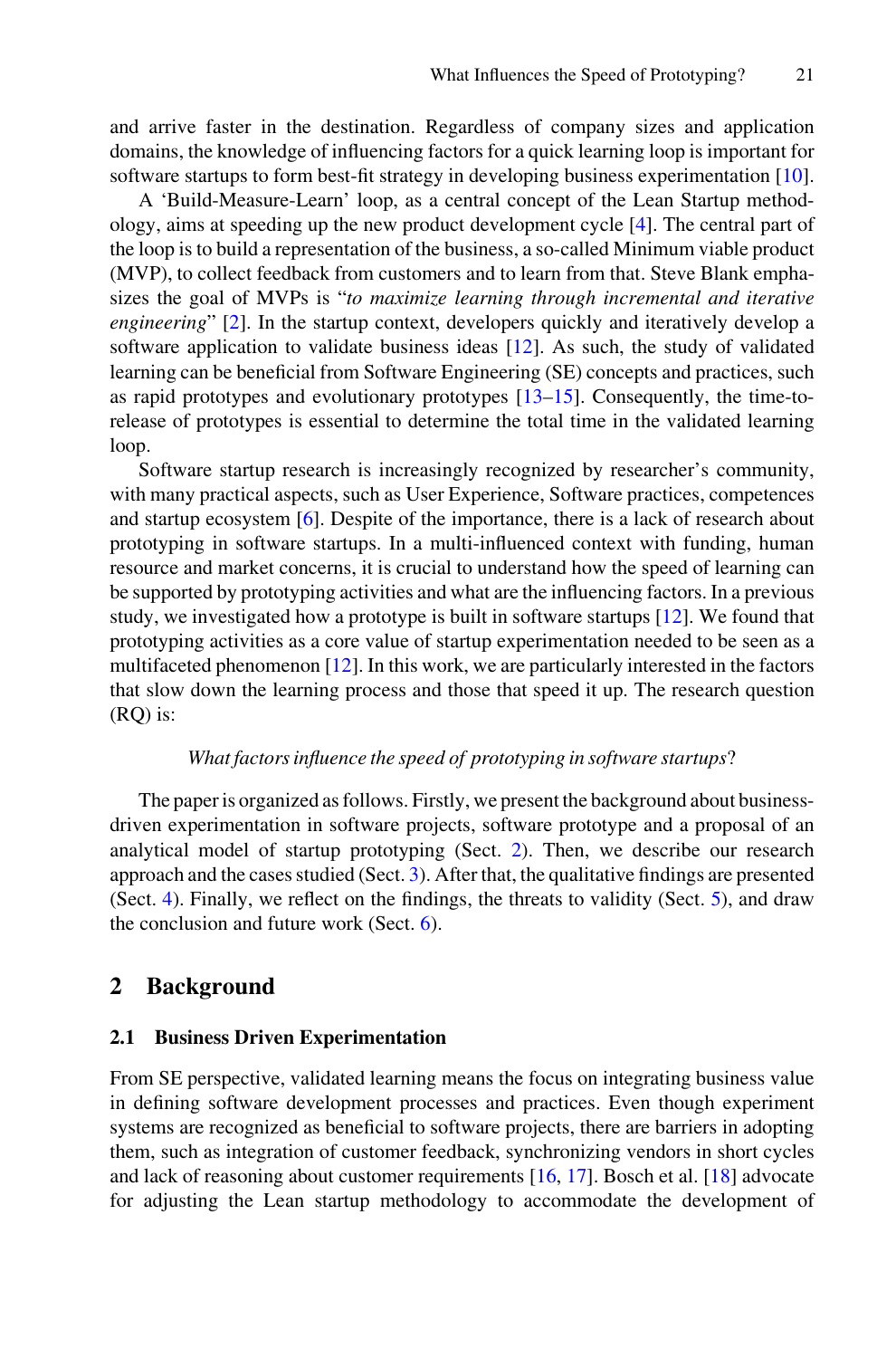<span id="page-2-0"></span>multiple ideas and to integrate them when time for their testing and validation is too long. Bosch suggested using 2-to-4-week experimentation iterations followed by exposing the product to customers in order to collect feedbacks. Fagerholm et al. present a model for continuous experimentation for start up companies [[7](#page-14-0)], in which a key element is the ability to release a prototype with suitable instrumentation, to manage experiment plans, link experiment results with a product roadmap, and to manage a flexible business strategy. Olsson et al. present a Hypothesis Experiment Data-Driven Development model that integrates feature experiments with customer feedback in Agile projects [[19\]](#page-15-0). While these work characterize a process-like approach in developing startups' software products, Paternoster et al. grounded a model from 13 software startups which describes a pattern that software startups often build evolutionary proto‐ types [[20\]](#page-15-0). This study focuses on how startups are prototyping in reality and the influencing factors of the speed of learning by prototyping.

### **2.2 Prototype and Prototyping Activities**

Brook mentioned "*In software engineering, at least, the concept of rapid prototyping has a name and a recognized value, whereas it does not always have the same status in computer design and in building architecture*" [[21\]](#page-15-0). Prototyping implies a quick and economic approach that serves to achieve understanding of what final products should be [\[15](#page-14-0)]. From a technical perspective, prototypes can be differentiated according to its relation to later product development. Throwaway prototypes are used mainly for spec‐ ification purposes; and they are not used as actual building blocks [\[15](#page-14-0)]. They are mostly used in exploratory and experimental prototyping. Evolutionary prototypes provide a basis for a real system, which is evolved out of the prototypes; they are used in evolutionary prototyping but can also be found in experimental prototyping (if it shows that they provide a good basis for a system) [\[15](#page-14-0)].

From a business perspective, startups can create a representation of product ideas, a so-called MVP, without actual product implementation. Eric Ries describes a classifi-cation of different types of MVPs [\[4](#page-14-0)], which are commonly used in the startup communities. For instance, a MVP can be a short animation that explains what a product does and why users should buy it. It can also be a user interface that looks like a real working product, but the actual business process is manually carried out (Wizard of Oz MVP). A concierge MVP is a manual service that consists of exactly the same steps users would go through with the product.

A few research paid attention on improving prototyping activities, such as the speed and effectiveness [[28,](#page-15-0) [29\]](#page-15-0). Janssen et al. suggested code reuse to speed up writing code to prototype [\[28](#page-15-0)]. Grevet et al. described a 6-stage prototyping approach to speed up throw-away prototyping for new social computing systems using existing online systems [\[29](#page-15-0)]. In our work, we address the speed of prototyping from a socio-technical perspective, considering prototyping activities under human, market, finance and team factors.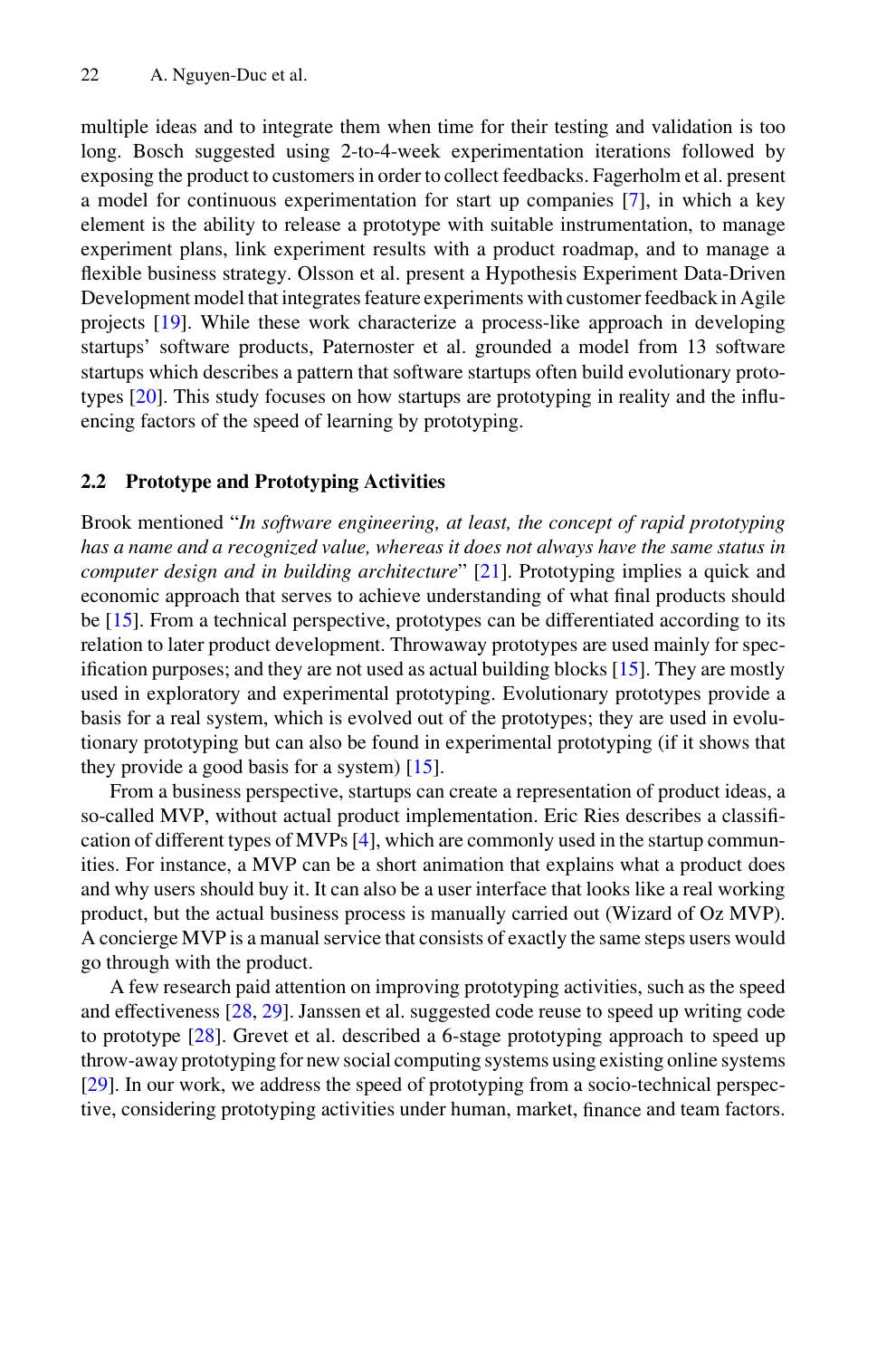#### **2.3 A Prototype-Centric Learning Model in Software Startups**

The Build-Measure-Learn loop is a key concept in Lean Startup [\[4\]](#page-14-0). The loop is used to manage and to operate software startups in finding a sustainable business model. A key idea is to minimize waste and to focus only on the elements, which will be tested. Lynn et al. describe another cycle, Probe and Learn, that is applicable to manage uncertainties about market, technology and time-to-market [\[25](#page-15-0)]. The authors suggest that startups should go to customers with an early version of a product to learn about the market, different applications and segments. Nguyen-Duc et al. propose a hunter-gather double loop to capture the evolution of startup activities from idea to achieving a product market fit [\[26](#page-15-0)]. The model visualizes the portion of product development vs. customer development activities across the startup stages. While these studies provide an emphasis on organization and evolution, they are well landed in an abstract space, not straightforward to apply from the SE perspective.

In the SE literature, Gordon et al. propose a rapid prototyping system approach to understand the prototype development of a system [[27\]](#page-15-0). In the model, both low-fidelity and high-fidelity prototypes are essential parts of developing a system [[27\]](#page-15-0). Preliminary product design activities create a throwaway prototype from the problem domain. A series of throwaway low-fidelity prototypes can be created to capture the ideas of what to built. Similarly, high-fidelity prototypes can also be evolved several times before reaching the product launch.

A literature survey of software development shows that startups often build a proto‐ type in an evolutionary fashion and quickly learn from users' feedback [[20\]](#page-15-0). We argue that both throwaway prototypes and evolutionary prototypes are important parts of startups' journey to a launched product. From the Lean startup perspective [[4\]](#page-14-0), learning is an input and also an outcome for a prototype. We tailored the double loop model in the previous work [[26\]](#page-15-0) by adapting Gordon's system prototyping elements [\[27](#page-15-0)] to capture the prototyping processes in the startup context, as shown in Fig. [1.](#page-4-0) The model focus on prototyping as the core concept and compose four loops:

- Idea-prototype loop: iterations of refining business idea through throwaway prototyping
- Throwaway prototype loop: iterations of constructing and learning from throwaway prototypes
- Evolutionary prototype loop: iteration of constructing and learning from evolutionary prototypes
- Pivot loop: starting a new cycle from the current product to a pivoted idea

Considering the model as a state-based system, it is possible to travel from a state to any other one. However, the typical flow would happen within two loops. It can also happen that a startup starts the loop from any state, for example, by doing a throwaway prototype before getting to a stated problem. In the scope of this work, we did not go in-depth about how these loops happen in our cases. The work will explore factors that occur during the startup progress and influence throw-away and evolutionary proto‐ typing.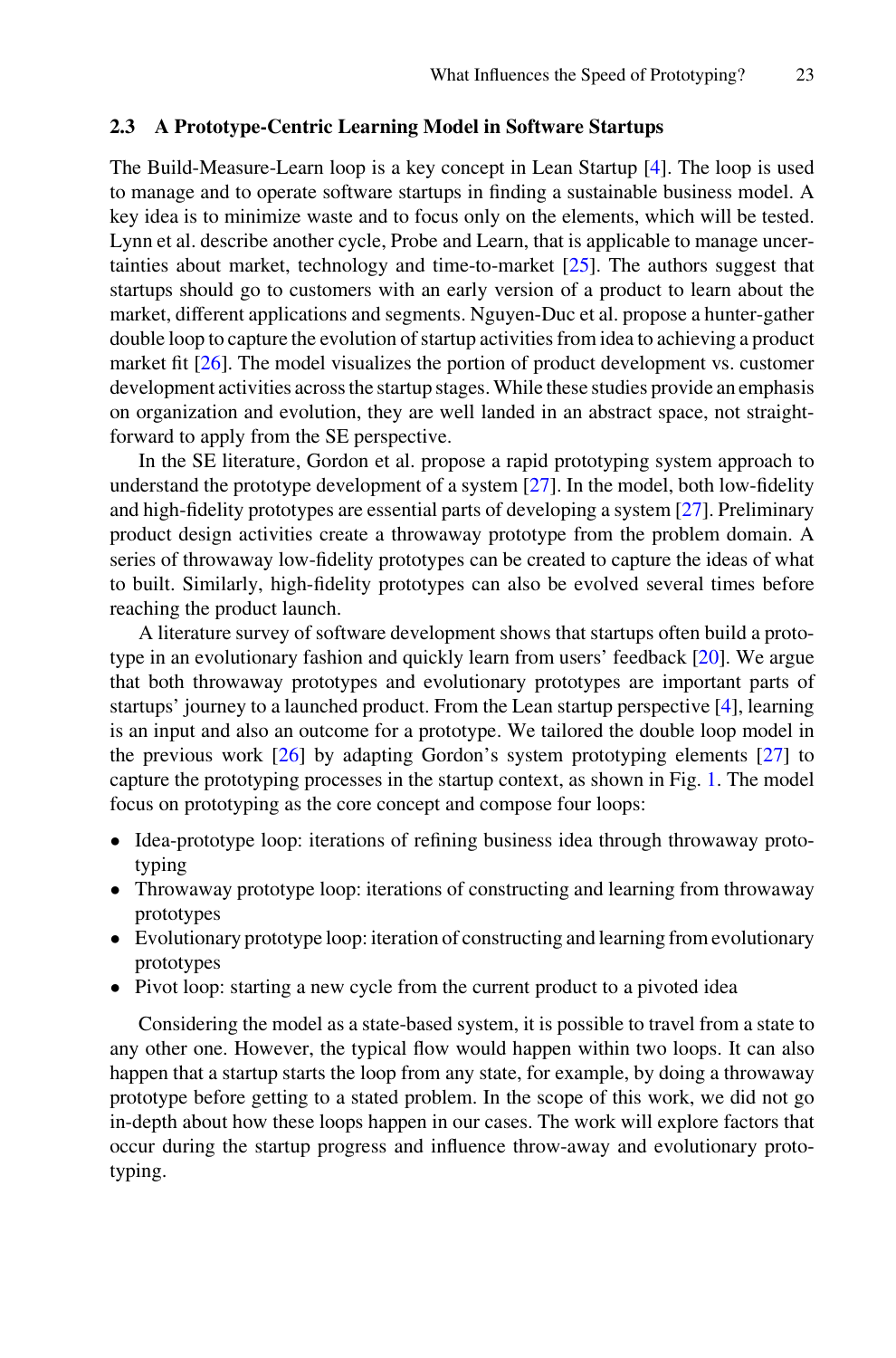<span id="page-4-0"></span>

**Fig. 1.** A prototype-centric learning model in software startups

# **3 Research Approach**

### **3.1 Multiple Case Study Design**

This study is one part of a larger research activity that investigates the role of engineering activities in software startups. The objective is to explore commonalities, challenges and engineering patterns in software startups, from the business idea to a launched product. This study reports the findings from empirical data regarding prototyping activities. We conducted multiple case studies for a robust result in typical software startup population [\[11](#page-14-0)]. The unit of analysis is a startup company. We aimed at collecting as many startups as possible for a variety of the sample. As the aim is to reflect the state-of-practice rather than finding a secret recipe of success, we included startups in different stages and with different revenue statuses.

There is often a difficulty in identifying a real startup case among other similar phenomenon, such as freelancers, SMEs or part-time startups. We defined five criteria for our case selection:  $(1)$  a startup that operates for at least six months, so their experience can be relevant, (2) a startup that has at least a first running prototype, (3) a startup that has at least an initial customer set, i.e. first customer payments or a group of users, (4) a startup that has an intention to scale their business model, (5) a startup that has software as a main part of business core value.

The process of identifying and collecting data was done in 11 months, from March 2015 to February 2016. Cases were searched from four channels, (1) startups within the professional networks of the authors, (2) startups in the same town with the authors, (3) startups listed in Startup Norway and (4) Crunchbase database. The contact list includes 219 startups from Norway, Finland, Italy, Germany, Netherlands, Singapore, India, China, Pakistan and Vietnam. After sending out invitation emails, we received 41 feed‐ backs, approximately 18.7% response rate. Excluding startups that are not interested in the research, or startups that do not pass our selection criteria, the final set of cases are 20 startups, aliased as S1 to S20.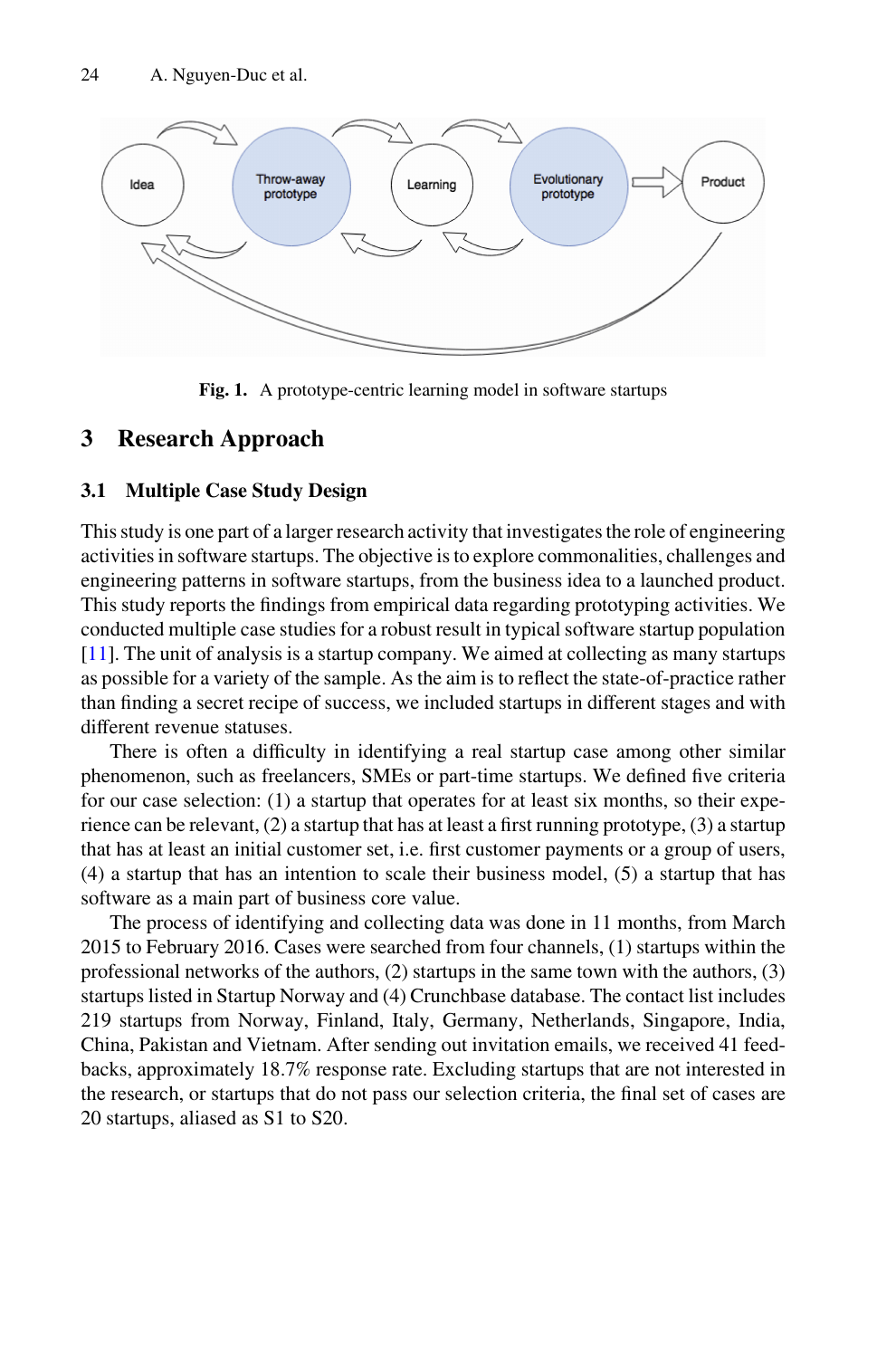#### **3.2 Data Collection and Analysis**

Semi-structured individual interviews were used to collect data, since they enable the focus on pre-defined research topics and flexible structures to discover unforeseen infor‐ mation [\[28\]](#page-15-0). Methodological triangulation in data collection is also implemented by using evidence from documents and observations (in S01-S05, S09). Business documents, such as business model canvases and business plans were exposed to the research team as a preliminary step prepared for interviews. Observations were useful to under‐ stand how prototypes were implemented and used in the working environment.

The interviewees were asked questions about  $(1)$  business background  $(2)$  idea visualization and prototyping (3) product development (4) challenges and lessons learnt. The stories about startup ideas, prototypes and product development is organized into the schema as described in Fig. [1](#page-4-0). Most of the interviews were conducted by the first author, with the attendance of a second researcher (the third author or sometimes external researchers in our network). This researcher has a long experience conducting interviews in software companies. Each interview lasted from 55 min to 70 min and the interviewees were informed about the audio recording and its importance to the study.

We used a thematic analysis – a technique for identifying, analyzing, and reporting standards (or themes) found in qualitative data [\[22\]](#page-15-0). We started by reading all interview transcripts and relevant documents, and coded them according to open coding [[22\]](#page-15-0). A set of pre-determined categories were used to guide the coding process, as we have some interests in topics of (1) business original, (2) prototyping practices (3) pivoting (4) testing (5) challenges and (6) key performance indicators (KPIs). We attempted to label all meaningful text segments with appropriate codes. To feed data to this study, we filtered the codes that are related to prototyping, technical implementation, and testing activities prior to product launching. According to Sect. [2.2,](#page-2-0) throwaway prototypes were low-fidelity artifacts, such as mockup, wireframe, or simple code. Evolutionary proto‐ types were perceived as product building blocks, such as heavy code activities, i.e. feasibility testing of functionality, building new feature, etc. The relationship of the factors to the speed of prototyping or production was identified via text about challenges, or text specifying consequence on time-to-market or time to collect user feedback. We noted and reported evidence on prototyping as follows (1) factors that relate to prototyping activities in generals, (2) factors that slow down the prototyping activities and (3) factors that speed up the prototyping activities.

### **3.3 Case Description**

The characteristics of our cases are given in Table [1](#page-6-0). It is noticeable that a large number of the studied cases deliver peer-to-peer services as marketplaces or platforms (S01, S02, S03, S07, S08, S11, S13, S16, S20). There are also cases that deliver value in Business-to-Busi‐ ness model (B2B) (S04, S06, S10, S12, S15, S17). The cases are dominantly characterized by web-based and mobile-based software product with client-server architecture. We also identified the product focuses in early and later phases of the software startups [[23\]](#page-15-0). Among them, there are some startups with annual revenue of one million euro or more (S06, S09).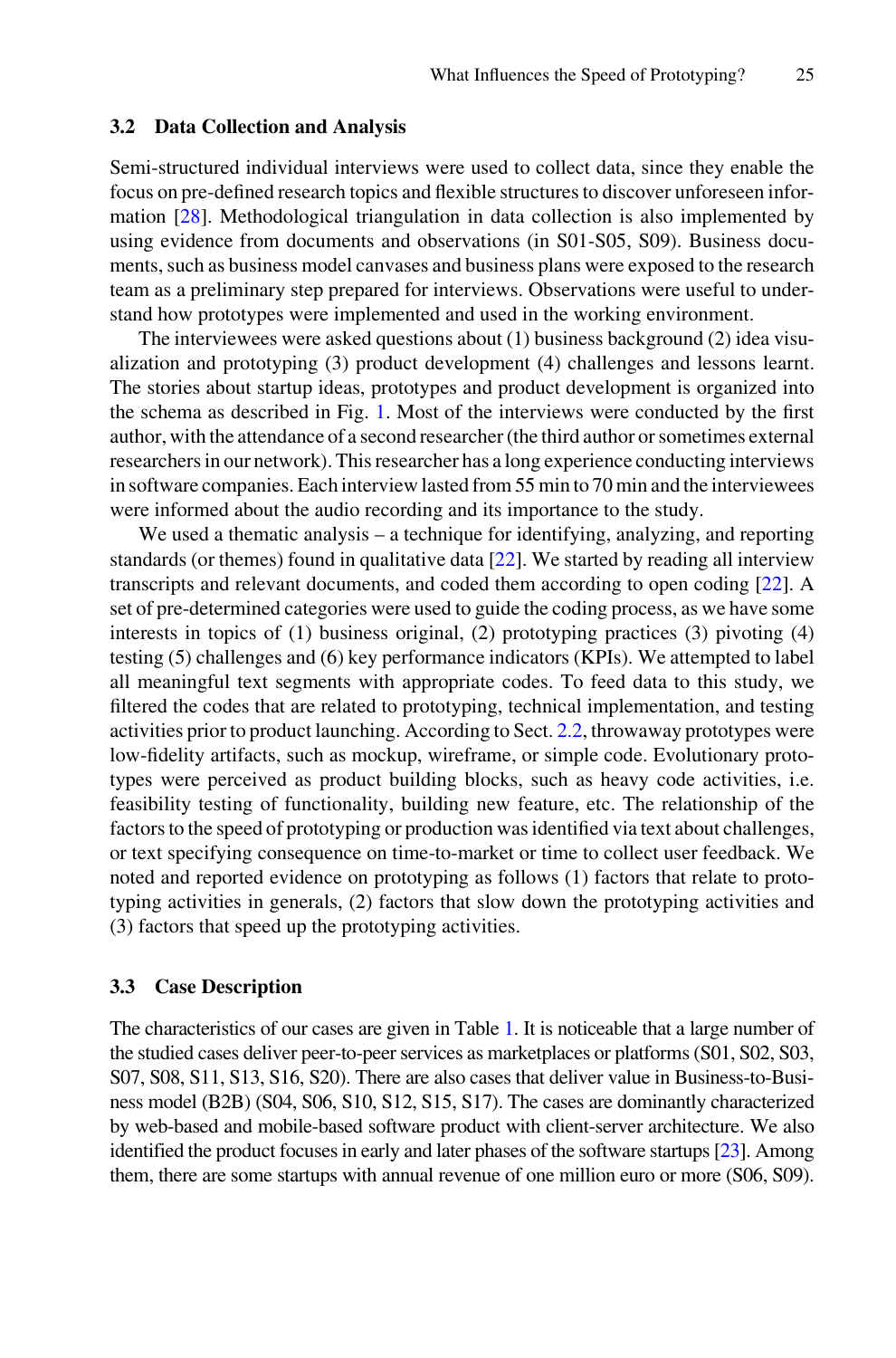<span id="page-6-0"></span>Regarding the development strategy, interestingly, there are seven cases (35%) that have (parts of) product developed outside company boundary.

| Code            | Product type                          | Early focus                    | Later focus                  | Dev. strategy                  | No. of prot.   | Dev. method.                       |
|-----------------|---------------------------------------|--------------------------------|------------------------------|--------------------------------|----------------|------------------------------------|
| S <sub>01</sub> | Photo<br>marketplace                  | Feature                        |                              | Insource                       | $\overline{c}$ | Agile                              |
| S <sub>02</sub> | News generator                        | <b>UX</b>                      | New feature                  | Outsource                      | $\overline{4}$ | Agile                              |
| S03             | Homemade food<br>market               | <b>UX</b>                      |                              | Insource                       | $\overline{c}$ | Adhoc                              |
| S <sub>04</sub> | Construction<br>management            | Simple feature                 | New feature                  | Outsource                      | 5              | Distributed agile                  |
| S <sub>05</sub> | Underwater<br>camera                  | Feasible<br>technology         |                              | Outsourcing,<br>subcontracting | $\overline{7}$ | Informal agile                     |
| S <sub>06</sub> | Sale visualization<br>tool            | UX                             | Flexible, scalable           | Insource                       | 3              | Informal scrum                     |
| S <sub>07</sub> | Location<br>recommendation            | Feature, UX                    |                              | Insource                       | 3              | Informal agile                     |
| S <sub>08</sub> | Ticket platform                       | Intuitiveness,<br>friendliness | Scalable and new<br>features | Outsource                      | $\overline{c}$ | Agile                              |
| S <sub>09</sub> | Educational quiz<br>system            | User<br>friendliness           | Scalable, Stable             | Insource                       | 5              | From adhoc to<br>distributed agile |
| S <sub>10</sub> | IoT OS platform                       | Ecosystem                      | Functionality                | Insource                       | $\overline{4}$ | NO INFO.                           |
| S <sub>11</sub> | Ticket platform                       | User friendly,<br>simple       | More features.<br>complexity | Insource                       | $\overline{c}$ | Adhoc                              |
| S <sub>12</sub> | Elearning<br>platform                 | Feature                        |                              | Insource                       | 3              | Agile                              |
| S <sub>13</sub> | Shipping services                     | NO INFO.                       | NO INFO.                     | <b>Outsource</b>               | 3              | NO INFO.                           |
| S <sub>14</sub> | News services                         | Feature<br>provider            | Platform as a<br>service     | Insource                       | $2+$           | Continuous<br>development          |
| S <sub>15</sub> | Smart grid<br>application             | NO INFO.                       | NO INFO.                     | <b>Insource</b>                | NO INFO.       | NO INFO.                           |
| S <sub>16</sub> | Secondhand<br>marketplace             | innovative<br>feature          | Product line                 | Insource                       | 3              | NO INFO.                           |
| S <sub>17</sub> | Simulation based<br>training          | UX, feature                    | Flexibility,<br>Scalability  | Insource                       | $2+$           | NO INFO.                           |
| S <sub>18</sub> | Open source<br>messenger              | Community                      | Feature                      | Open source                    | 4              | Adhoc                              |
| S <sub>19</sub> | <b>Location</b> based<br>alert system | <b>UX</b>                      | Feature and<br>enhanced UX   | <b>Insource</b>                | 5              | Agile                              |
| S <sub>20</sub> | Elearning system                      | User<br>friendliness           | Standardization              | Insource                       | $\mathbf{2}$   | Agile                              |

**Table 1.** Startup cases characteristics

*\*Notation: NO INFO. means missing information*

The major reported development methodology is Agile, with iterative deliveries and frequent customer feedback: *"… Scrum based development, sprints of two weeks, standup, wrap*-*up meeting, we like to work in this way.*" (S06). In some cases, the company reports a type of informal Agile process: *"… fully informal but truly agile process with working release maintained, … iterative development of functionality and refactoring*" (S05)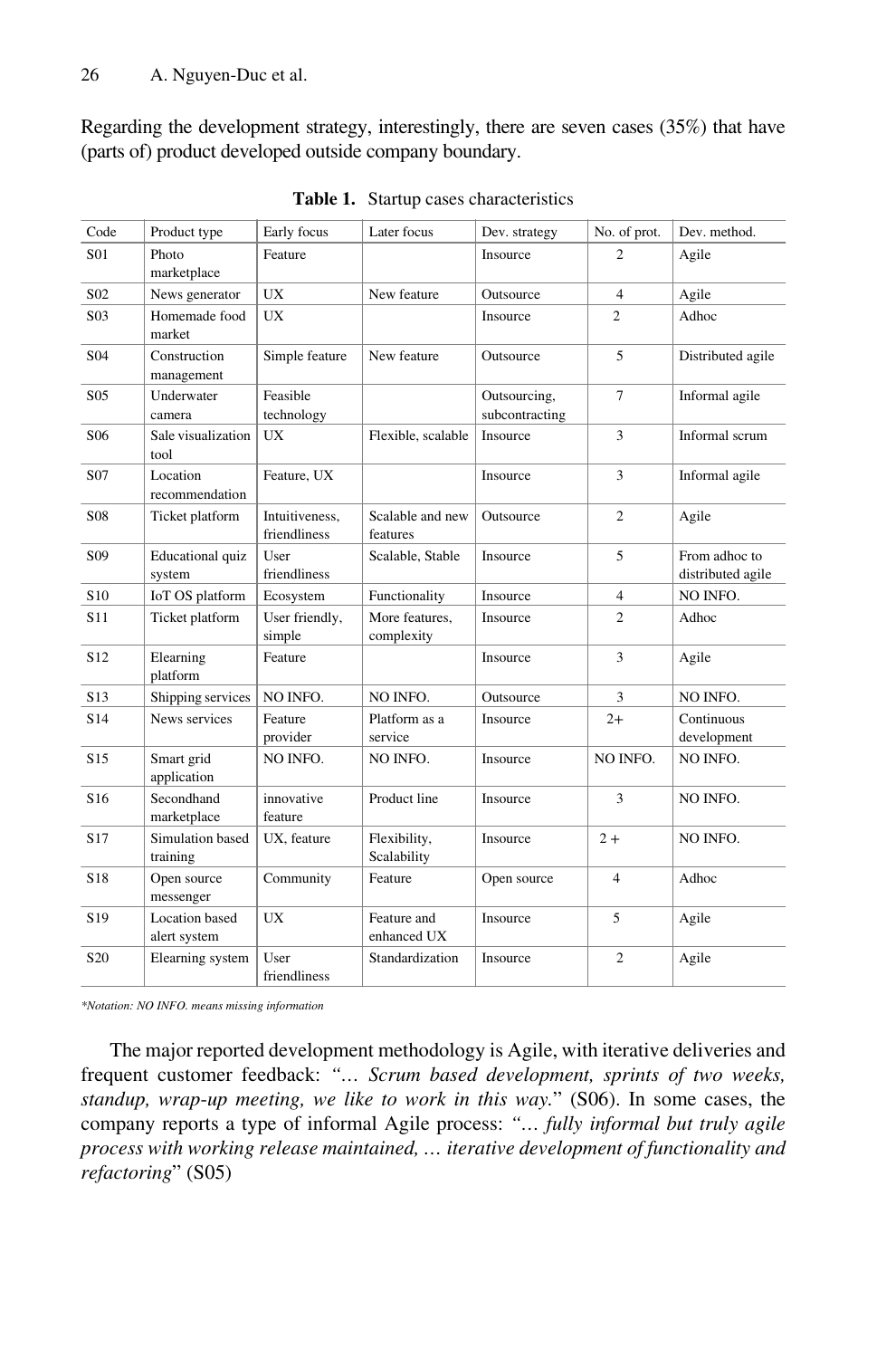<span id="page-7-0"></span>One specific question asked to interviewees is how many prototypes have been made before product launching. The answers vary from two to seven prototypes, either throwaway or evolutionary ones, before a launch. In many cases, we considered prototypes as a tangible artifact that is experimented with (potential) users, customers and internal/ external stakeholders.

# **4 Result**

Figure 2 describes the influencing elements on throw-away prototyping (detail on Sect. 4.1) and evolutionary prototyping (detail on Sect. [4.2](#page-10-0)). It should be noticed that the direction of impact is not given. Some elements specifically show the positive/negative influences while other elements remain as general observations.



**Fig. 2.** Factors influencing the prototype-centric learning loops

### **4.1 Elements Influencing Throwaway Prototyping**

### **4.1.1 Adoption of Collaborative Mock-up Tools**

By adopting various tools, i.e. paper sketch, GUI mockups and wireframe tools, startups achieve a fast and an economic prototype without any technical expertise, as described in (S02, S09, S11, S13). In these cases, startups conducted very short iterations, from a few days (S02, S11, S13) to a few weeks (S09), from a product or a service idea to having the first user feedback. In S04, printing GUI layout in papers is reported as a good practice for teamwork, especially improving the customer involvement: "*normally we draw in the piece of paper first and then we make mock*-*ups… and then the customer joins us on that journey, then we click on the paper, we go to another one* …" (S04). It is also common that startups build mockups by using cloud-based software services. For such an online tool, the teamwork mode is reported as an important feature that facilitates collaborative design efforts among distributed team members (S02).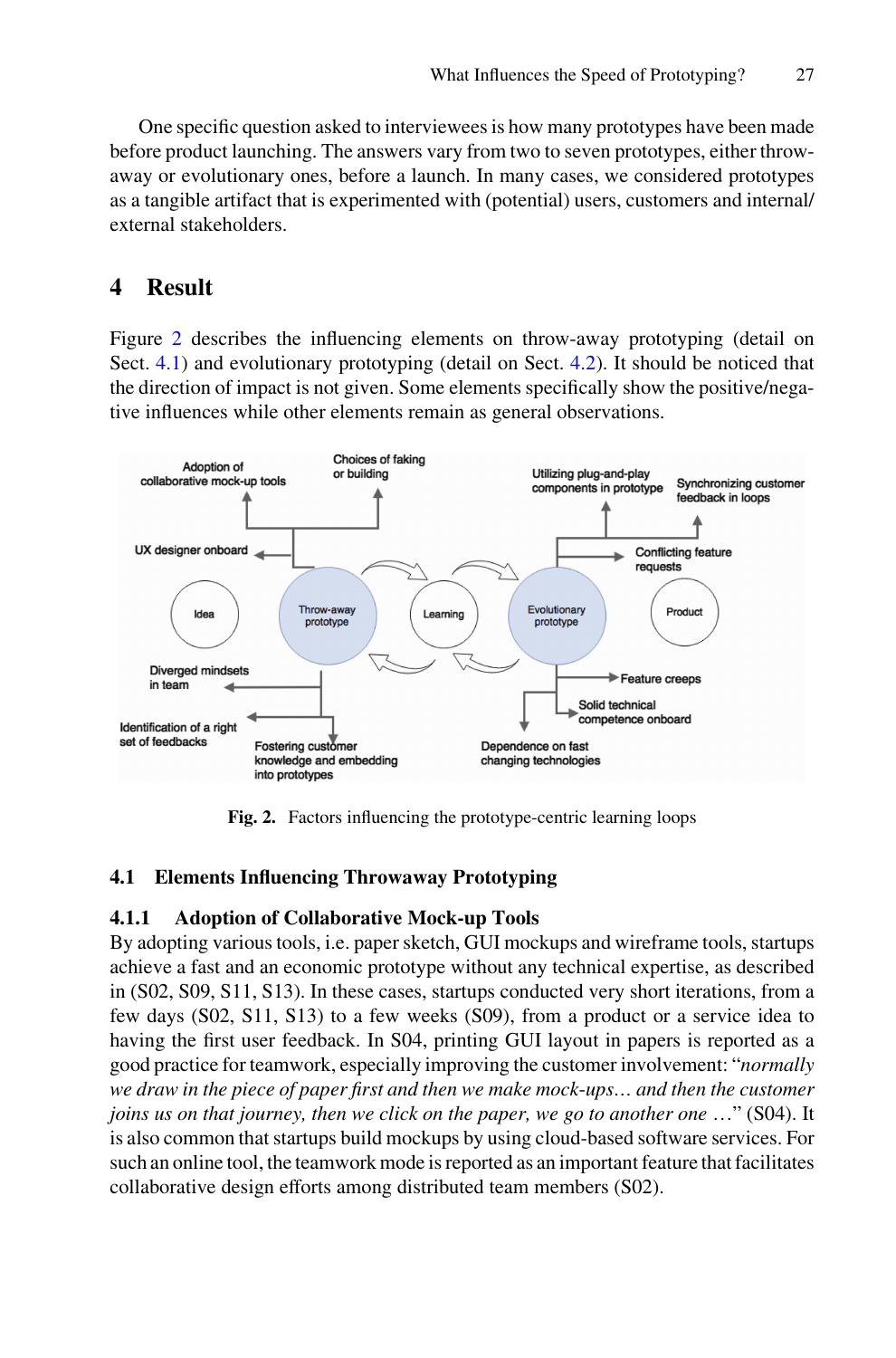### **4.1.2 UX Designer Onboard**

Business side of a startup (often CEOs) is always in a need of expressing and visualizing their ideas into more tangible artifacts. By doing that, sitting next to a designer is highly desirable for CEOs in early stages. In S02, the CEO expresses the need for a close collaboration with a designer in team: "*In this case, I would really like a designer that sits here together with us* ..." (S2). The role of a design in mobile application is highlighted in another discussion with S2: "*You might think of user interface as a make*-*up for a person. But I think UI is the capacity that an app needs to interact with people."* It happens simi‐ larly in S12, when the CEO mentions about the process of designing the graphical part of their prototypes: "*The alternative is to create a specification … and just developing that document and all the process around it is typically very resource intensive. We talk about a future, … we make a prototype at a first phase implementation and then we adjust from there based on dialogues in between us*." (S12). For frontend-rich applications, a designer is a champion of the user experience, considering the viewpoint of users and keeping consistency among graphical elements across different platforms.

# **4.1.3 Choices of Faking or Building**

There are often many uncertainties about customers and their expectations in the early stages of startups. Starting with a single-feature prototypes, or other approaches with implementation come always with a risk of wasting effort. It is considered time-saving to start with a clear mind about the throw-away strategy, by focusing on demonstrating business value rather than reusing the technical components (S02). Uncertainty about what to build and how to build often come with quick and dirty experiments without proper architectural designs, appropriate coding practices and documents. In this manner, frequent change of requirements or feature requests could lead to the increase of technical debts in later phase. Experimenting by the development of a runnable prototype was a costly and time-consuming experience in S09. In this way, the value of a prototype should exceed its cost. In S03, the development team has a clear plan for experimenting without "*making the product*" until they get the right product design. S11 applies the concept of "*fake it until you make it*", to simulate a final product without primary quality, both with functionalities and user experience. However, the focus on the speed has also led to the minimum part of viability. In S11, customer demonstration was done in a wizard of oz manner [\[4](#page-14-0)], customer interacting with an actual user interface, but business logics and backend functionality were done by manual work. Even though it is inefficient, the approach is easy and fast to build.

### **4.1.4 Collaboration Across Diverged Mindsets**

We observed that in most of the cases, the ideas came from the CEOs, who are often business people or serial entrepreneurs. While the decisions about what the products should do come from a business mindset, they are implemented by developers with a technical mindset. In some cases (S01, S04, S05), there are challenges in communicating the product ideas and convincing the developers about the product value. In S04, it took as much time to discuss on the value proposition as to sketch a mockup. Vice versa, the communication of technical difficulties is also a time-consuming task, as mentioned by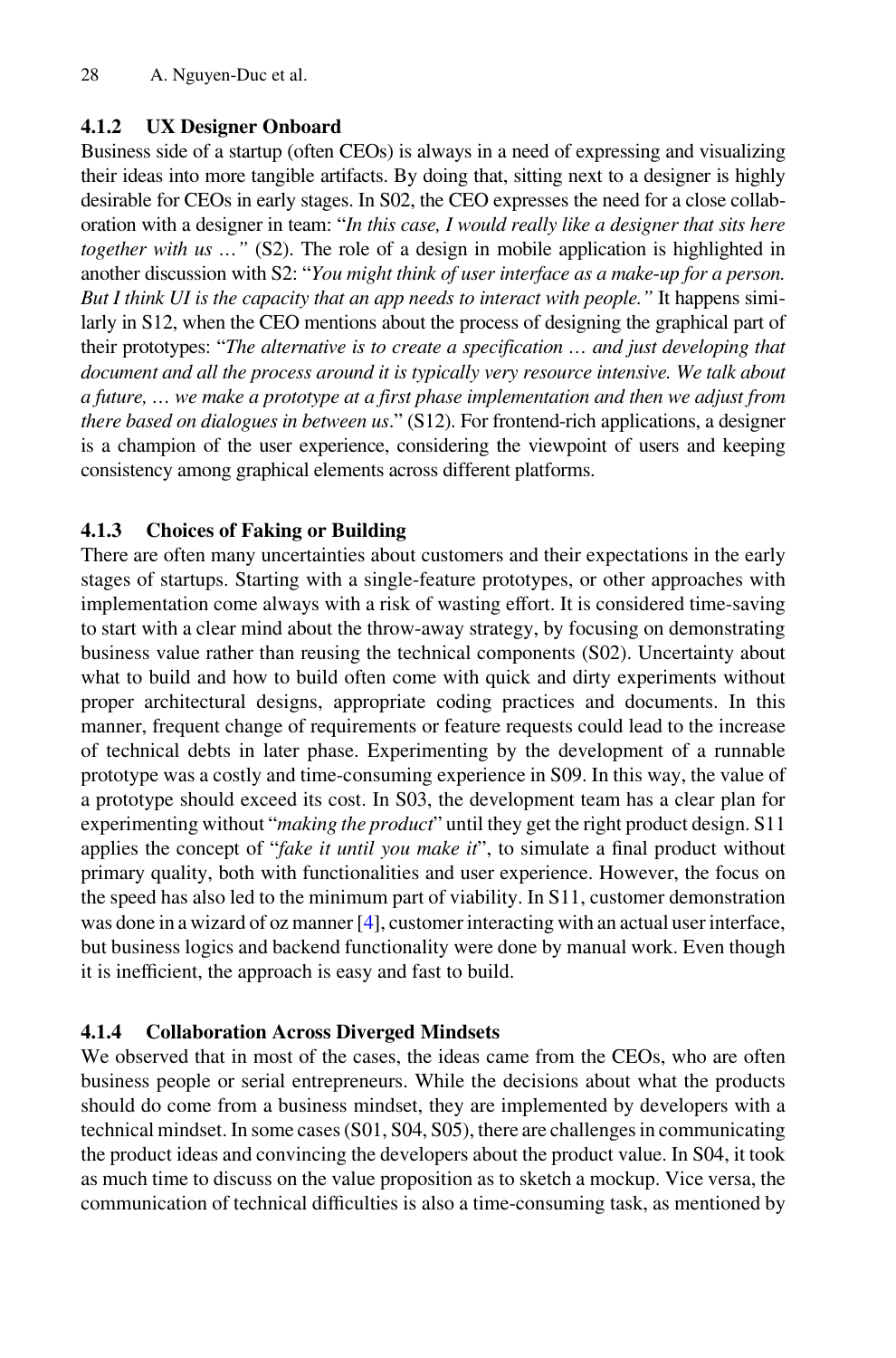a developer in S05: *"She [the CEO] is very sharp about business and finance stuffs, but it takes a long discussion to explain her about the importance of having flexible product design …" (S05).* The communication challenge might also happen between startups and customers, when no concrete prototypes are provided: *"We work with a customer organization, learn how they have worked with the current solutions and describe our proposal via the prototype. It is hard for them to realize the benefit without concrete examples…" (S04).* It also appears that a prototype is late released due to the wrong estimation of the CEO, who has no technical background. For example, in S1, the CEO insisted on a customer feedback having a new field in a frontend form, which caused the change of both business logic layer and data table structure.

### **4.1.5 Identification of a Right Set of Feedbacks**

Steve Blank emphasizes the importance of early involvement of end users in product development [[2\]](#page-14-0). Particularly, in startups developing products for mass market (or B2C business model), the feedback from the representative users of a market segment is essential. Nevertheless, not all users' input is equally valuable to product development. It was difficult to find the customer feedback that is useful for validating hypotheses in S02: "*I have attended a various types of events like that. To be honest, there are not so many interesting things there …*" (S02). The CEO wandered in town and talked to different people about the product idea. However, the approach is quickly found inefficient, as the users' feedbacks are often shallow. After that, the CEO targeted a group of innovative users from startups and research community and documented many interesting ideas for the product features. The integration of such lead users, "*whose strong needs will become general in a market*-*place months or years in the future*" [[24\]](#page-15-0), appears to be an important factor to accelerate the speed of startup learning. Lead users are also able to contribute via suggestions, testing and feedback, or even participate in the devel‐ opment and co-creation of new products or services, as observed in S14: "*We always do that in a close relation to our actual client stakeholders. Once we decide to narrow it on a new product area, the first thing we do is to get a partnership with a customer so that we can work together on a daily basis as stakeholders and product devel‐ opers…*" (S14).

### **4.1.6 Fostering Customer Knowledge and Embedding into Prototypes**

Prototypes can be seen from three different perspectives, function, look-and-feel and role, in which role is the representation of usability of the prototype [[2\]](#page-14-0). In order to maximize lessons learned from a prototype, the vision on how end-users adopt a final product need to be visualized and captured in the prototype. As the actual end users are often not well known in the early phases, the integration of the user's role into the prototype design is a fuzzy task. The time pressure on prototyping makes startups skip a detailed analysis of users' behaviors. It seems that the adoption of customer/ market analysis tools are not so common in our startup sample. In S02, the CEO emphasized the role of mapping tools, such as a customer journey map to describe the customer's experience: *"I have been told by my friends about the tool [a customer*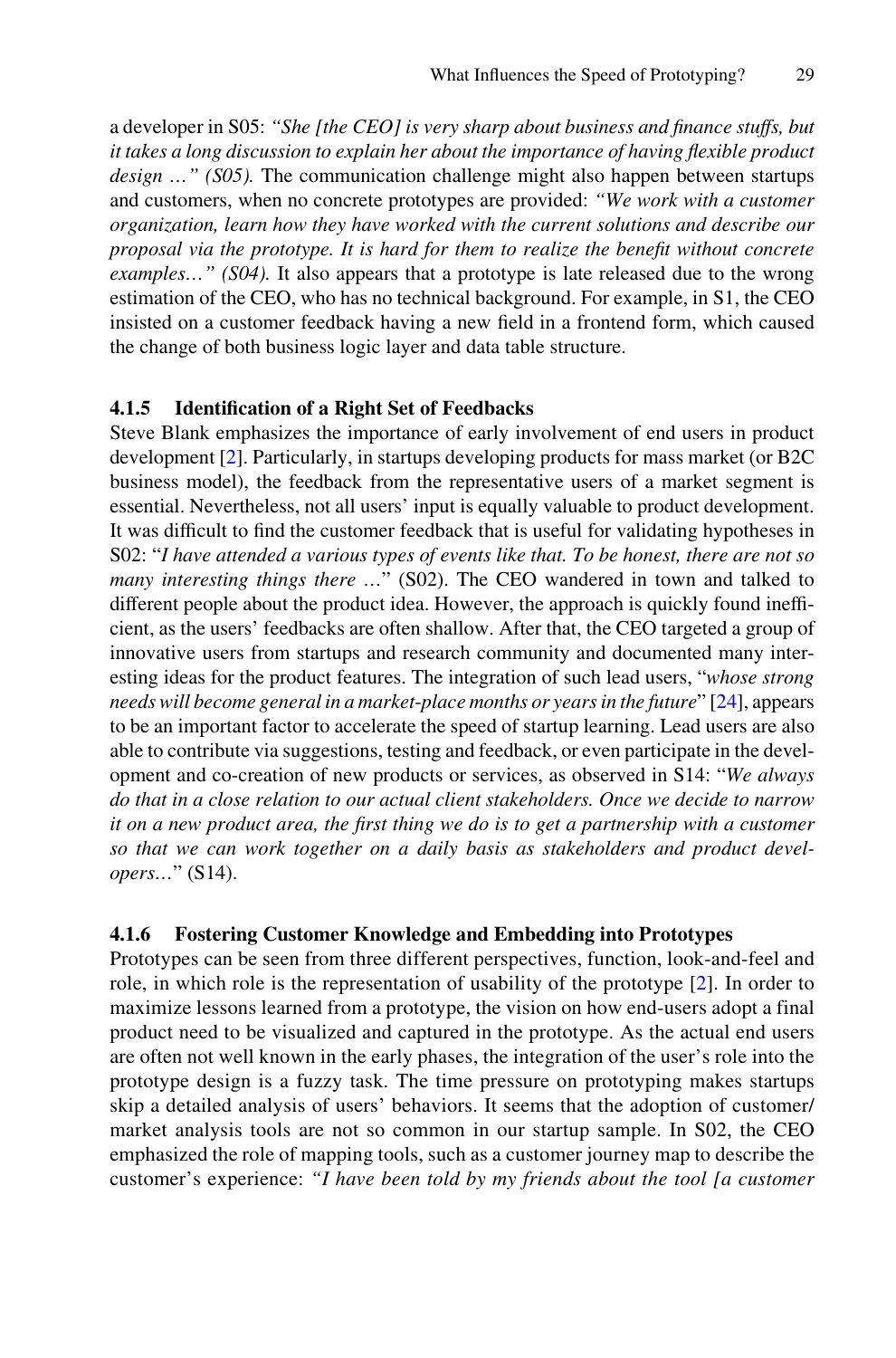<span id="page-10-0"></span>*journey map]. We used it to describe how customer interact with the system and where could be the gap" (S02).*

# **4.2 Elements Influencing Evolutionary Prototyping**

# **4.2.1 Utilizing Plug-and-Play Components in Prototype**

Utilizing ready-made components, such as Open source software (OSS) libraries and frameworks unlocks the capacity of experimenting functional as well as non-functional features. The adoption of OSS components was mentioned in all of the cases, from using tools (S19), integration of OSS code (S02, S03, S05, S20), to participation in OSS community (S18). The main benefits include reduced development cost and faster timeto-release, which were mentioned by the CTOs of (S19) and (S20): "*…we might not even come to the idea of making it happen if we do not have OSS as an experiment. Without OSS it would take a lot of time and very costly*" (S19). It is an even more obvious choice in open source type of platforms: "*It is very hard nowadays not to use OSS artifacts, especially when with Android development …*" (S20). It also appears that many advanced technologies were adopted via using OSS: "*A core part of our product includes a machine learning algorithm. We are lucky enough to find ml library in C*++*, entirely OSS, super cool*" (S02). By taking ready-made components, startups also reduce prototyping time by simplifying architectural aspects to some existing patterns.

# **4.2.2 Synchronizing Customer Feedback in Loops**

Communication among team members or between a startup company and its external stakeholders is found as a significant factor delaying an iteration release. Insufficient communication due to misunderstanding, cultural difference, language barrier, lack of supporting tools happens often in outsourcing and remote partnership scenarios (S01, S09): "*Basically, we found some limitations that made it difficult to be efficient in the way to communicate. And since we're teams in different places it's really important that information flow works and also to make sure that all people*—*don't have to be involved in everything, and be able to group efficiently and create like projects, and store docu‐ ments, and all these things, and have video*-*share links, and articles, and all these things.*" (S09). The misunderstanding and reworking also happens when customers are distant to developers and the customer feedbacks are not fully perceived. In S13, the CEO and sales people interacted with customers and collected insightful feedback from them. However, the feedback is not communicated efficiently to the development team in other locations. This leads to unnecessary re-work with communication and implementation effort and hence slows down the time to release.

# **4.2.3 Conflicting Feature Requests**

It is a typical situation that evolutionary prototypes are built based on feature requests from the first customers. Gradually, when having more customers, new feature requests might vary from the business direction or even conflict with the previous functionalities. S14 describes how they handled such situation: "*either we solve them by providing them different products or we do ignore parts of the market… We make a very clear statement*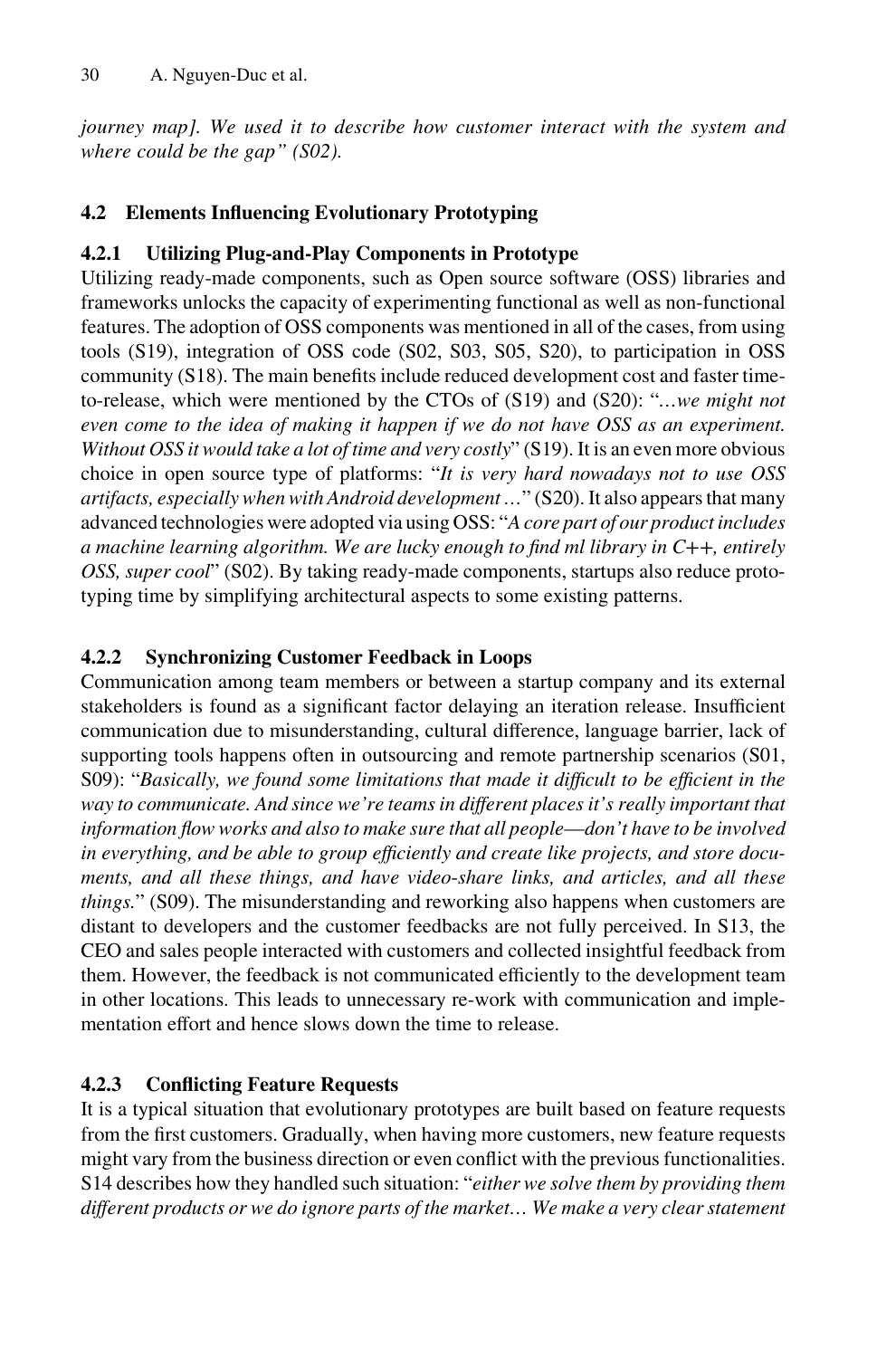<span id="page-11-0"></span>*to what we think the future of journalism is, then we pursue that and the cost of that is neglecting parts of our market*" (S14). Similarly, S15 expresses how their product evolved through different iterations: "*There will always be requirements arriving… Sometimes the new requirements disrupt the old requirements. At the moment, we are working to disrupt the old products*" (S15). Considering what to develop and which features to include adds complexity to future releases. Additionally, requests coming in the middle of the development sprint from large customers might influence the feature priority and delay the release further: "*We're in that situation all the time, it's very difficult to say no because giant customers telling you we need that functionality. If you're going to have us as customers you're going to have to make it, we need it in the contract that you have to make it. We also build it, we built it bigger and bigger*" (S11).

#### **4.2.4 Feature Creeps**

Many startups add new features to fit the prototype to a changing group of early customers. This leads to two possible challenges of satisfying customer demands, socalled (1) feature creep and (2) product portfolio. Feature creep refers to the addition of features to a product in a continuous manner: "*We are adding features all the time. This is not a product that will ever stop evolving. We will always have a strong engineering team to develop the product forward. We are not talking about maintenance here. We are talking about this being the core of the company's competence*" (S13). Startups rarely have a requirement management process to manage product complexity. Consequently, feature creeps are considered harmful to the production and enhancement of core features.

Moreover, this can be an unwanted expansion that requires changes also in the product architecture and even in the strategic direction. In S04, after the first two releases addressing a construction manager's requirements, the third release was developed for a construction operator's demands. Consequently, S04's product scope has grown from a single feature MVP to a supply-chain management system: "*So then we had a small one just for easy communication between users of the building and the maintenance guys… So the second feature was to manage document flow. And the third was to have a 3D model of the building. And all these things here we spent a lot of time and we were building in parallel with different prospects*" (S04).

In a larger scale, the expansion could lead to deriving a product portfolio. Startups face with challenges of keeping both the focus to increase the quality of core delivered values and satisfaction of important customers. While not all good ideas can be turned into features, some ideas are selected to develop further and might become the core value providers for startups.

#### **4.2.5 Solid Technical Competence Onboard**

In several cases (S09, S01, S03, S06) the technical competence determines the speed of feature releasing. Startups' technical members are required to possess good technical skills and they also need to be productive in an ambiguous development environment: "*We don't hire people basically for them being cheap because we don't have time. Our challenge is time and to be more productive other kind of competing companies … it's*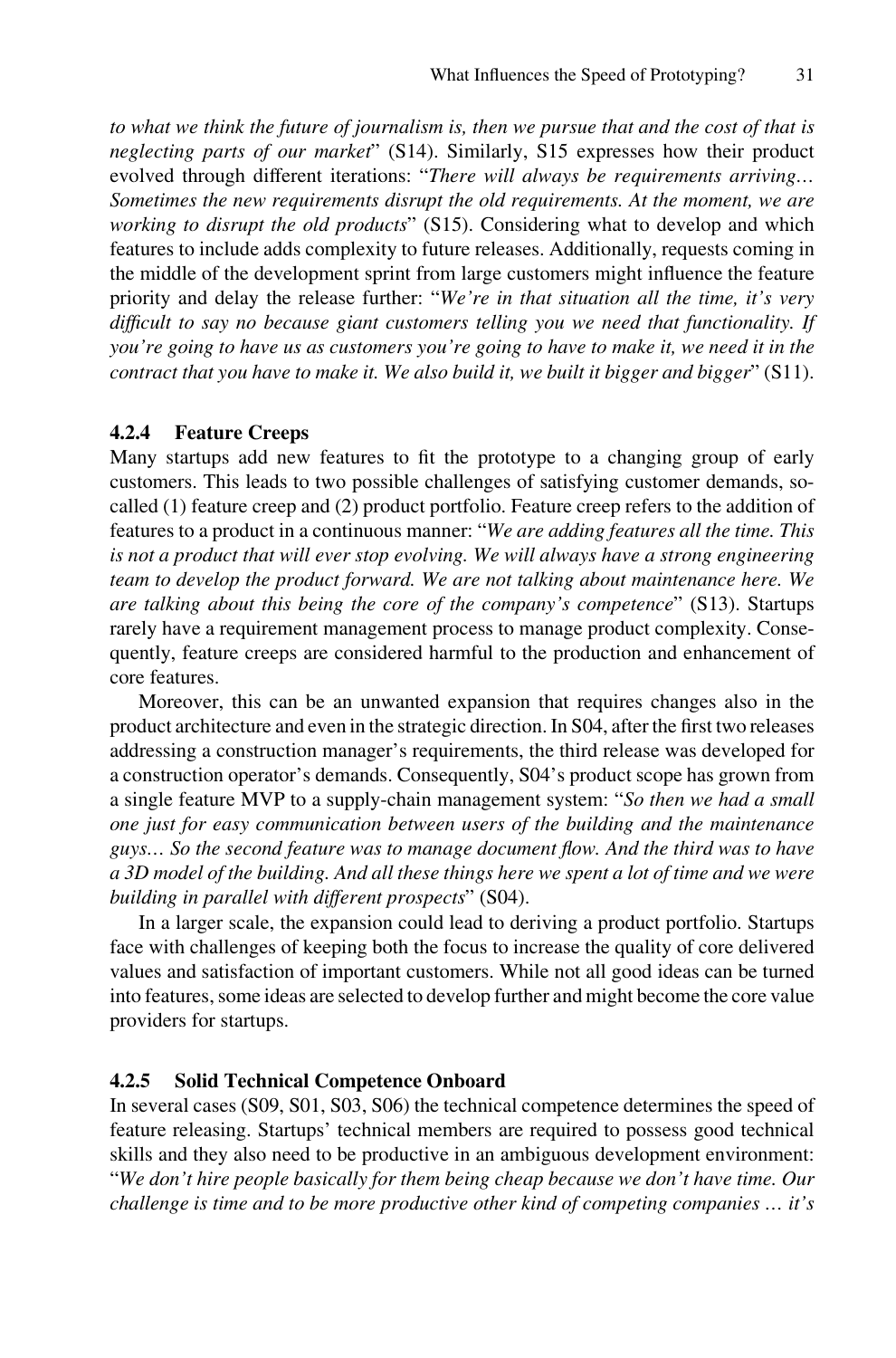<span id="page-12-0"></span>*much better to have people that can*—*within a short time, could produce good code*" (S09). It is also important to write code in a clean and structured manner, to be qualityaware in the early phases: "*The back end was pretty good because he had hired my boss at my current company … there was some friction there in how to develop systems between the professional programmer, my boss, and the copy paste programmers. I think that also contributed to it not working.*" (S11). The combination of technical competence and customer understanding is emphasized in another case: "*… It is very hard to find people both good at technology and have a good sense of commercial edge…*" (S08).

### **4.2.6 Dependence on Fast Changing Technologies**

Startups often struggle with thriving in a technical uncertainty, whether under market pull or technology push impacts [[20\]](#page-15-0). Due to different reasons, e.g., specific devices, platforms or protocols becoming popular in market, or new technology gaining momentum, there are needs for changing the current product's features to accommodate new technology (S01, S09, S11). In a small scale, for instance, the adoption of new animation effects, a different type of map, etc. leads to an extension of the current or coming iterations. In S02, the development of an IOS application is delayed after the codebase and all dependent libraries were forced to be upgraded to a newer version of Swift. The team took time to resolve all the changes so the next release can be done in Swift 3.0. The technology uncertainty is expected with mobile applications, as stated by the CEO of S11: "*…at the moment we are changing the technology platform. This perhaps has been the biggest challenge we have decided where to stand and make a new platform on development technology… So next generation which will be out in the market place around summer next year will be quite heavily rearranged."* (S11). In a large scale, the technical change can lead to a change of business directions.

# **5 Discussion**

### **5.1 Reflections on the Results**

We captured what happened during the early phases of the studied twenty software startups. We identified the factors that are found to influence the speed of prototyping across different types of prototypes. They can be grouped into (1) Artifacts, (2) Team competence, (3) Collaboration, (4) Customer and (5) Process dimensions. **Artifacts** include collaborative tools and reusable components. The practices of adopting artifacts are important for saving time of prototyping user interfaces and functionalities. The issue here is to select the suitable tools and components to match the prototyping's purposes. The requirement of **team competence** might vary due to the type of prototyping and the type of products. For instance, UI-rich application would require a designer onboard at the early stage while a good developer in the later stage. **Collaboration**, including efficient communication of visions and tasks among startup teams and interaction with external stakeholders, is important for shorten the learning loops. Besides, how **customers** are involved in the prototyping loops has an impact on the duration of the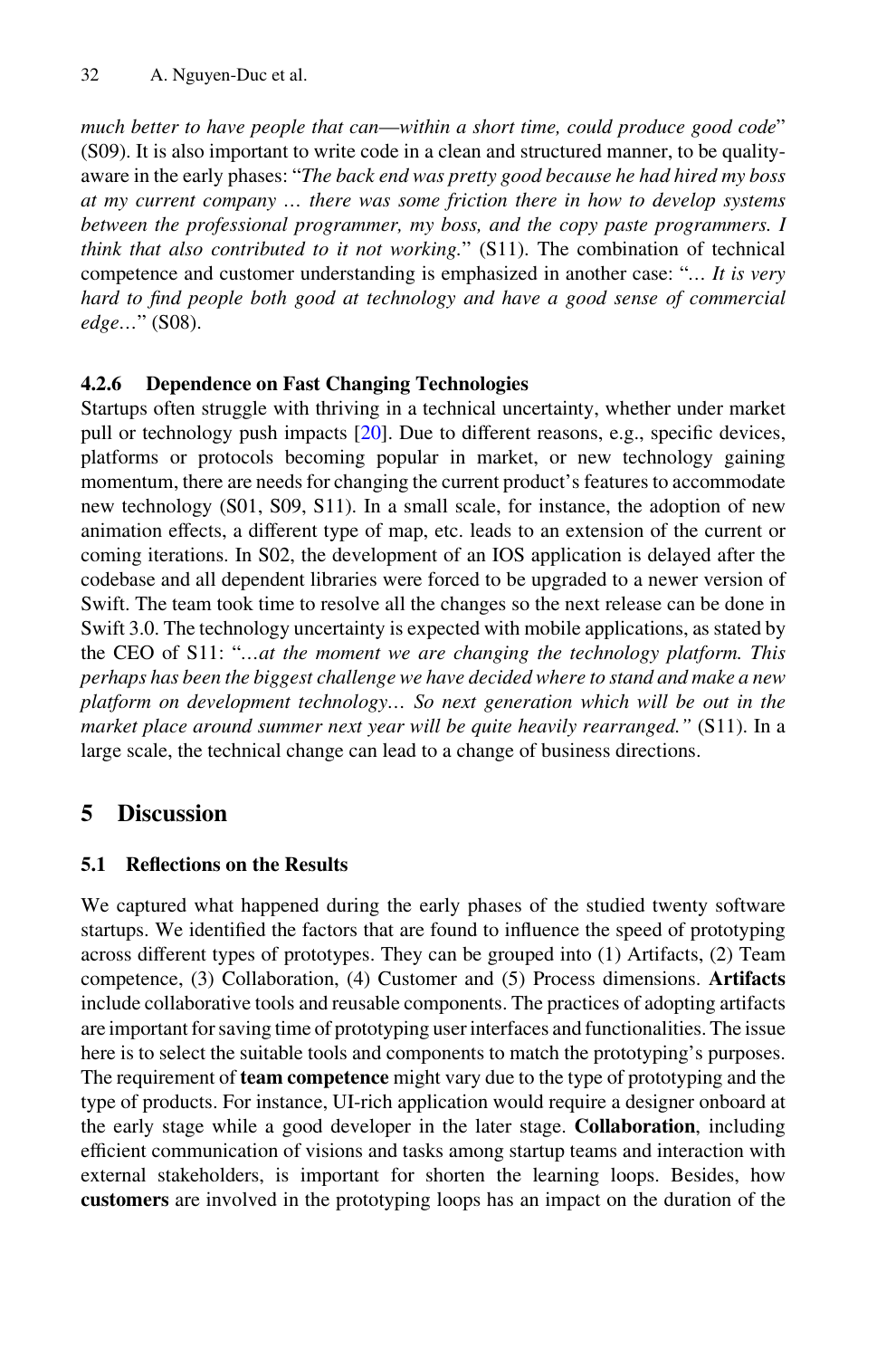<span id="page-13-0"></span>prototyping. While inappropriate customer feedback delays the learning and creates more prototyping loops, too many requests from customers delay the time-to-release and introduce complexity to product management. Last but not least, prototyping is performed under many uncertainty and dependencies. Defining practices and **processes** to support decision-making under uncertainties would help in prototyping.

### **5.2 Threats to Validity**

There are several threats to validity worth discussing [\[1](#page-14-0)]. One internal threat to validity is the bias in the data collection, as the data might not represent the comprehensive case. This is worth discussing as most of the cases are represented by one interview. In order to mitigate this threat, we selected CTO and CEO as interviewees, who have the best understanding about their startups. We also use other types of data sources, such as documents and observations to increase our understanding about the cases (S01 – S05, S09). The participative observations in S01 and S02 enabled deeper insights that go beyond cross-sectional interviews. A construct validity threat is the possible inadequate descriptions of constructs. We tried at our best to collect contextual information about the startups, from social media and personal contacts. When analyzing data, the coding process of interview transcripts was assisted by the authors' prior knowledge about prototyping and validated learning. This helped to focus on the investigated phenomenon without losing relevant details.

The external validity is normally not addressed by case study research. Our result is grounded on twenty cases, with diversity in company size, application domain, financial model, and growth stage and organization structure, which adds the robustness to our findings. Many themes, such as Sect. [4.1.1,](#page-7-0) Sect. [4.2.1](#page-10-0), Sect. [4.2.5](#page-11-0), Sect. [4.2.6](#page-12-0) are observed in more than half of the cases. Our sample is characterized by Norwegian software startups, with a small team and bootstrap financing model. We do not consider other types of startups, for example, internal cooperate startups, venture capital invested startups, and American startups. Hence, the results cannot be directly applied to other contexts, though analytical generalization may be possible in similar contexts.

### **6 Conclusions**

To the best of our knowledge, this is the largest multiple case study research about software startups. Grounded on twenty European startups, we adopted an analytical framework to reveal different factors that influence the prototyping activities in early stages of software startups. We found that both throw-away and evolutionary prototypes were influenced by artifacts adoption approach, available team competence, collaboration and customer involvement. Even though there is certain limitation in our case sample, there are still valuable lessons learnt for practitioners. For startups that follow the Lean Startup approach, it is important to align the learning objective with a collaborative and well-defined approach of prototyping. Moreover, startups need to find a systematic approach to integrate relevant external feedback in all phases of prototyping.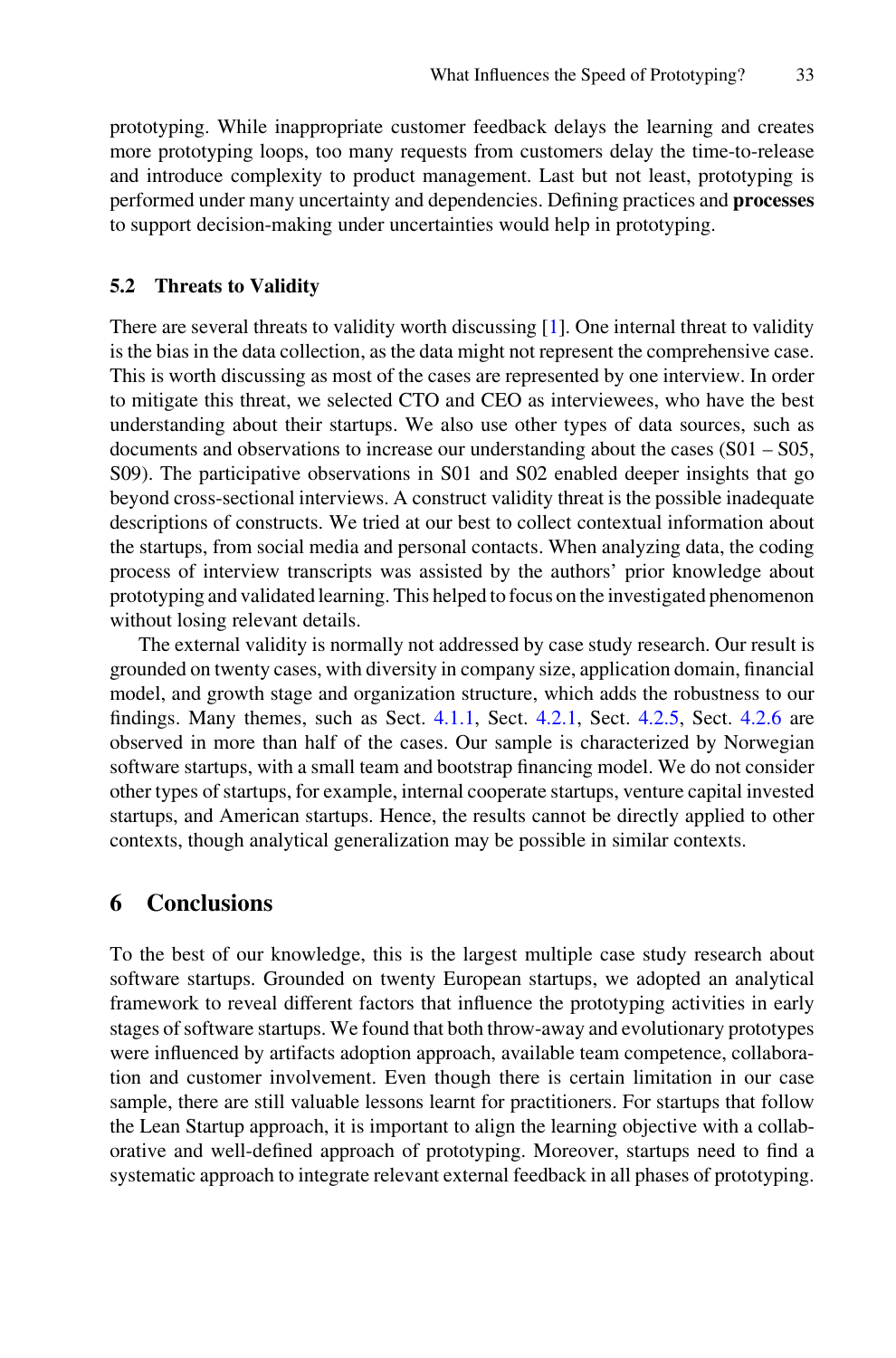<span id="page-14-0"></span>This work does not address the evolution of startups according to the learning loops, i.e. what are lessons from idea to throw-away prototype, what are lessons from switching from throw-away prototypes to evolutionary ones. Besides, future work can investigate different types of learning brought by different types of prototypes. This work addressed validated learning through an important angle, which is the speed of prototyping loops. In the future work, we will explore another equally important aspect, which is the quality of learning. Further studies might also identify the effective prototyping and develop‐ ment patterns among software startups.

# **References**

- 1. Runeson, P., Höst, M.: Guidelines for conducting and reporting case study research in software engineering. Empirical Softw. Eng. **14**(2), 131–164 (2009)
- 2. Blank, S.: The Four Steps to the Epiphany: Successful Strategies for Products that Win, 2nd edn. K & S Ranch Press (2013)
- 3. Giardino, C., Wang, X., Abrahamsson, P.: Why early-stage software startups fail: a behavioral framework. In: Lassenius, C., Smolander, K. (eds.) ICSOB 2014. LNBIP, vol. 182, pp. 27– 41. Springer, Cham (2014). doi[:10.1007/978-3-319-08738-2\\_3](http://dx.doi.org/10.1007/978-3-319-08738-2_3)
- 4. Ries, E.: The Lean Startup: How Today's Entrepreneurs Use Continuous Innovation to Create Radically Successful Businesses. Crown Business, New York (2011)
- 5. Cooper, R.G.: Stage-gate systems: a new tool for managing new products. Bus. Horiz. **33**(3), 44–54 (1990)
- 6. Unterkalmsteiner, M., Abrahamsson, P., Wang, X., Nguyen-Duc, A., Shah, S., Bajwa, S.S., Yagüe, A.: Software startups: a research agenda. e-informatica. Softw. Eng. J. **10**(1), 89–123 (2016)
- 7. Fagerholm, F., Guinea, A.S., Mäenpää, H., Münch, J.: The RIGHT model for continuous experimentation. J. Syst. Softw. (2016)
- 8. Houde, S., Hill, C.: What do prototypes prototype. In: Helander, M., Landauer, T., Prabhu, P. (eds.) Handbook of Human-Computer Interaction, 2nd edn. Elsevier Science (1997)
- 9. Accessed 1 Dec 2016. [http://qz.com/771727/chinas-factories-in-shenzhen-can-copy](http://qz.com/771727/chinas-factories-in-shenzhen-can-copy-products-at-breakneck-speed-and-its-time-for-the-rest-of-the-world-to-get-over-it/)[products-at-breakneck-speed-and-its-time-for-the-rest-of-the-world-to-get-over-it/](http://qz.com/771727/chinas-factories-in-shenzhen-can-copy-products-at-breakneck-speed-and-its-time-for-the-rest-of-the-world-to-get-over-it/)
- 10. Cohen, M.A., Eliasberg, J., Ho, T.H.: New product development: the performance and timeto-market tradeoff. Manage. Sci. **42**, 173–186 (1996)
- 11. Yin, R.K.: Case Study Research: Design and Methods, 4th edn. Sage Publications Inc, Thousand Oaks (2008)
- 12. Duc, A.N., Abrahamsson, P.: Minimum viable product or multiple facet product? The role of MVP in software startups. In: Sharp, H., Hall, T. (eds.) XP 2016. LNBIP, vol. 251, pp. 118– 130. Springer, Cham (2016). doi:[10.1007/978-3-319-33515-5\\_10](http://dx.doi.org/10.1007/978-3-319-33515-5_10)
- 13. Lichter, H., Schneider-Hufschmidt, M., Züllighoven, H.: Prototyping in industrial software projects-bridging the gap between theory and practice. IEEE Trans. Softw. Eng. **20**(11), 825– 832 (1994)
- 14. Floyd, C.: A systematic look at prototyping. In: Budde, R., Kuhlenkamp, K., Mathiassen, L., Zullighoven, H. (eds.) Approaches to Prototyping, pp. 1–18 (1984)
- 15. Beaudouin-Lafon, M., Mackay, W.E.: Prototyping development and tools. In: Jacko, J.A., Sears, A. (eds.) Handbook of Human-Computer Interaction, Revisited edn, pp. 1006–1031. Lawrence Erlbaum Associates, New York (2007)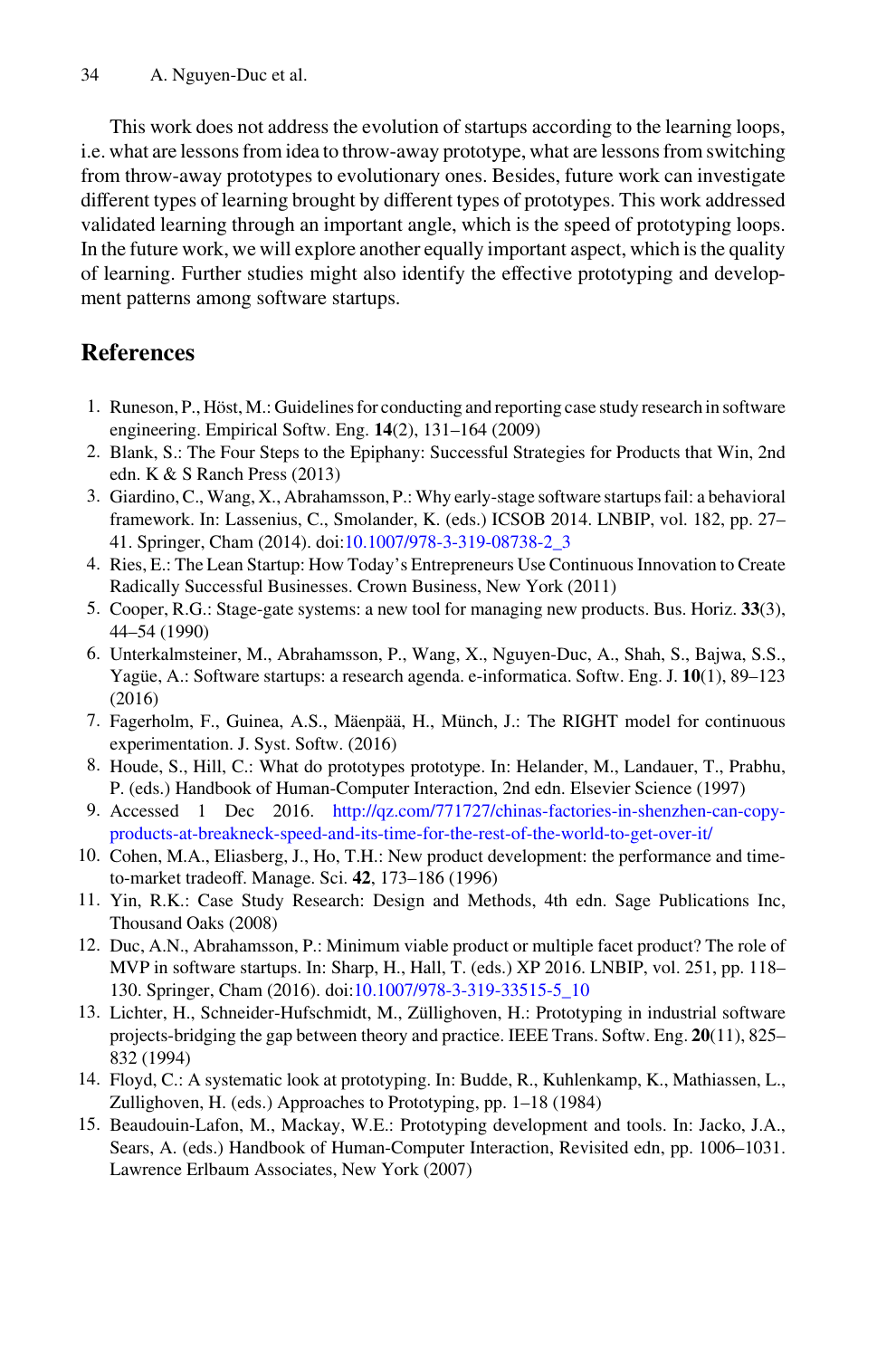- <span id="page-15-0"></span>16. Karvonen, T., Lwakatare, L.E., Sauvola, T., Bosch, J., Olsson, H.H., Kuvaja, P., Oivo, M.: Hitting the target: practices for moving toward innovation experiment systems. In: Fernandes, J.M., Machado, R.J., Wnuk, K. (eds.) ICSOB 2015. LNBIP, vol. 210, pp. 117–131. Springer, Cham (2015). doi[:10.1007/978-3-319-19593-3\\_10](http://dx.doi.org/10.1007/978-3-319-19593-3_10)
- 17. Sauvola, T., Lwakatare, L.E., Karvonen, T., Kuvaja, P., Olsson, H.H., Bosch, J., Oivo, M.: Towards customer-centric software development: a multiple-case study. In: 41st Euromicro Conference on Software Engineering and Advanced Applications (2015)
- 18. Bosch, J., Holmström Olsson, H., Björk, J., Ljungblad, J.: The early stage software startup development model: a framework for operationalizing lean principles in software startups. In: Fitzgerald, B., Conboy, K., Power, K., Valerdi, R., Morgan, L., Stol, K.-J. (eds.) LESS 2013. LNBIP, vol. 167, pp. 1–15. Springer, Heidelberg (2013). doi[:10.1007/978-3-642-44930-7\\_1](http://dx.doi.org/10.1007/978-3-642-44930-7_1)
- 19. Olsson, H.H., Alahyari, H., Bosch, J.: Climbing the "stairway to heaven": a multiple-case study exploring barriers in the transition from agile development towards continuous deployment of software. In: 38th Euromicro Conference on Software Engineering and Advanced Applications (2012)
- 20. Paternoster, N., Giardino, C., Unterkalmsteiner, M., Gorschek, T., Abrahamsson, P.: Software development in startup companies: a systematic mapping study. Inf. Softw. Technol. **56**(10), 1200–1218 (2014)
- 21. Brooks, F.P.: The Design of Design: Essays From a Computer Scientist. Addison-Wesley Professional, Boston (2010)
- 22. Boyatzis, R.E.: Transforming Qualitative Information: Thematic Analysis and Code Development. Sage Publications, Thousand Oaks (1998)
- 23. Nguyen-Duc, A., Shah, S., Abrahamsson, P.: Towards an early stage software startups evolution model. In: 42nd Euromicro Conference on Software Engineering and Advanced Applications (2016)
- 24. Von Hippel, E.: Lead users: a source of novel product concepts. Manage. Sci. **32**(7), 791–805 (1986)
- 25. Lynn, G.S., Morone, J.G.: Marketing and discontinuous: the probe and learn process. Calif. Manage. Rev. **38**(3) (1996)
- 26. Nguyen-Duc, A., Seppnen, P., Abrahamsson, P.: Hunter-gatherer cycle: a conceptual model of the evolution of startup innovation and engineering. In: 1st Workshop on Open Innovation on Software Engineering, ICSSP (2015)
- 27. Luqi, F.K.: An introduction to rapid system prototyping. IEEE Trans. Softw. Eng. **28**(9), 817– 821 (2002)
- 28. Jansen, S., Brinkkemper, S., Hunink, I., Demir, C.: Pragmatic and opportunistic reuse in innovative start-up companies. IEEE Softw. **25**(6), 42–49 (2008)
- 29. Grevet, C., Gilbert, E.: Piggyback prototyping: using existing, large-scale social computing systems to prototype new ones. In: 33rd Annual ACM Conference on Human Factors in Computing Systems; Seoul, Republic of Korea, pp. 4047–4056 (2015)